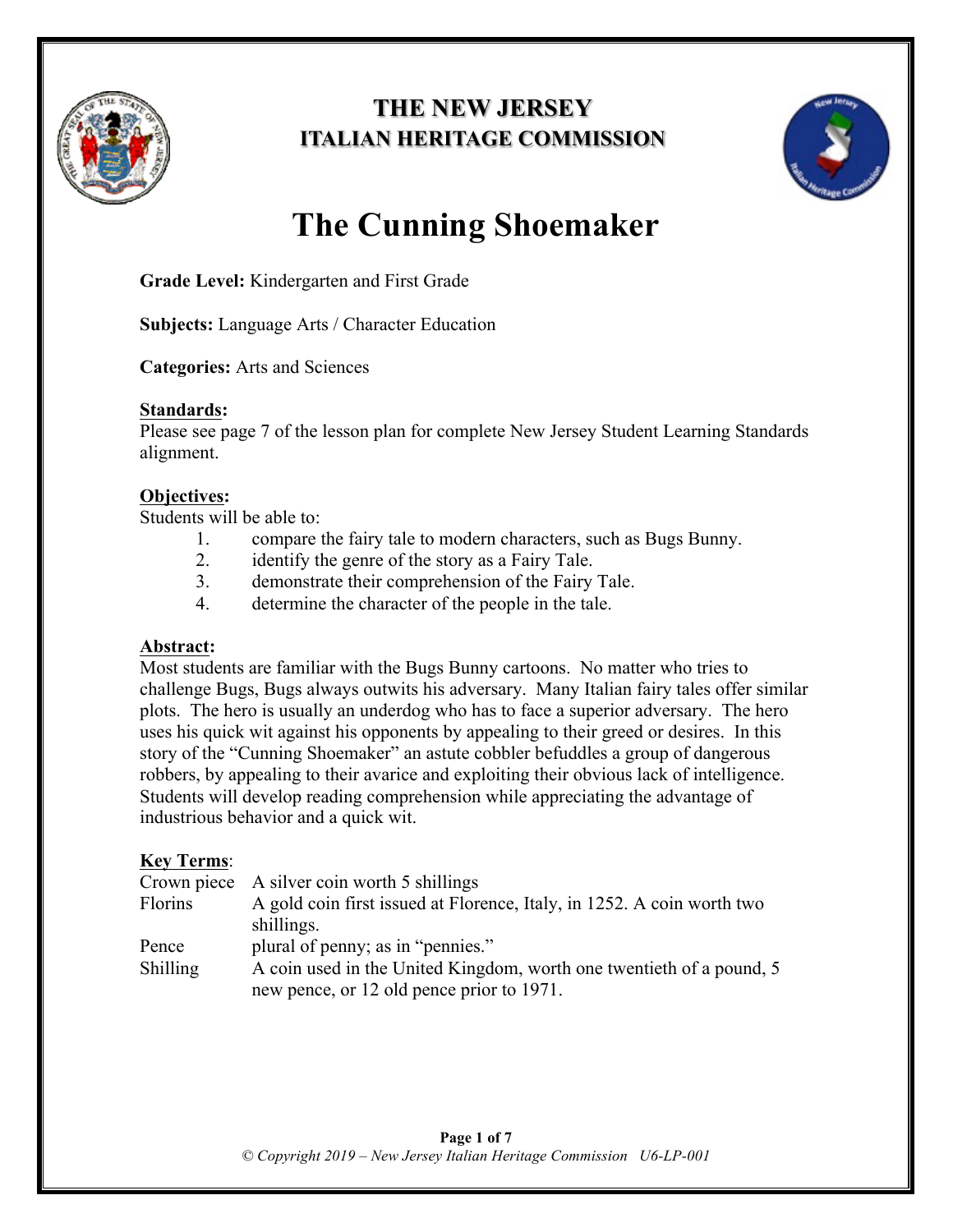#### **Background:**

Most students are familiar with the Bugs Bunny cartoons. No matter who tries to mess with Bugs, Bugs always outwits his adversary. The cunning rabbit often uses his opponents' weaknesses and vices against him. Elmer Fudd, Yosemite Sam, the Martian, the Monster, among others, are often left a babbling mess each time they try to confront the "Wiley Wabbit."

Many Italian fairy tales offer similar plots. The hero is usually an underdog who has to face a superior adversary. The hero uses his quick wit against his opponent's by appealing to his greed or desires. In this story, an astute cobbler befuddles a group of dangerous robbers, by appealing to their avarice and exploiting their obvious lack of intelligence.

#### **Procedure:**

- I. Ask students whether they have ever watched Bugs Bunny on TV.
	- a. Remind them how Bugs always outsmarts his adversaries, such as Elmer Fudd, Yosemite Sam, the Martian, or the Monster.
		- i. He uses his wit to stop his adversaries, right in their tracks.
- II. Tell students that you are going to read an Italian Fairy tale, called "The Cunning Shoemaker."
	- a. As you read the story, you will stop and ask the students some questions to check for understanding.
		- i. You can also use this opportunity to discuss some character issues.

#### III. Download the Fairy Tale from:

https://www.sacred-texts.com/neu/lfb/pi/pifb21.htm

- a. Read to the  $12<sup>th</sup>$  paragraph to students.
	- i. Ask the students:
	- ii. **What does the shoemaker traveling to Mascalucia tell you about his character?**
		- 1. Entertain the various answers the students will offer.
		- 2. You may point out that he must have been an industrious fellow.
			- a. He and his wife were starving, and he figured that he could trade in other towns to raise the necessary money.
		- 3. You might also point out that this man would do what he had to do to fulfill his responsibility to provide for his wife.

#### iii. **Why would the shoemaker buy a donkey?**

- 1. Entertain the various answers the students will offer.
- 2. Tell the students that the shoemaker was thinking ahead.
	- a. A donkey could take him from town, so he could make more money and he and his wife would not starve again.
- b. Read the 13<sup>th</sup> paragraph to the  $20<sup>th</sup>$  paragraph to students.
	- i. **When the shoemaker saw robbers in the distance, what did he do with the donkey?**

#### **Page 2 of 7**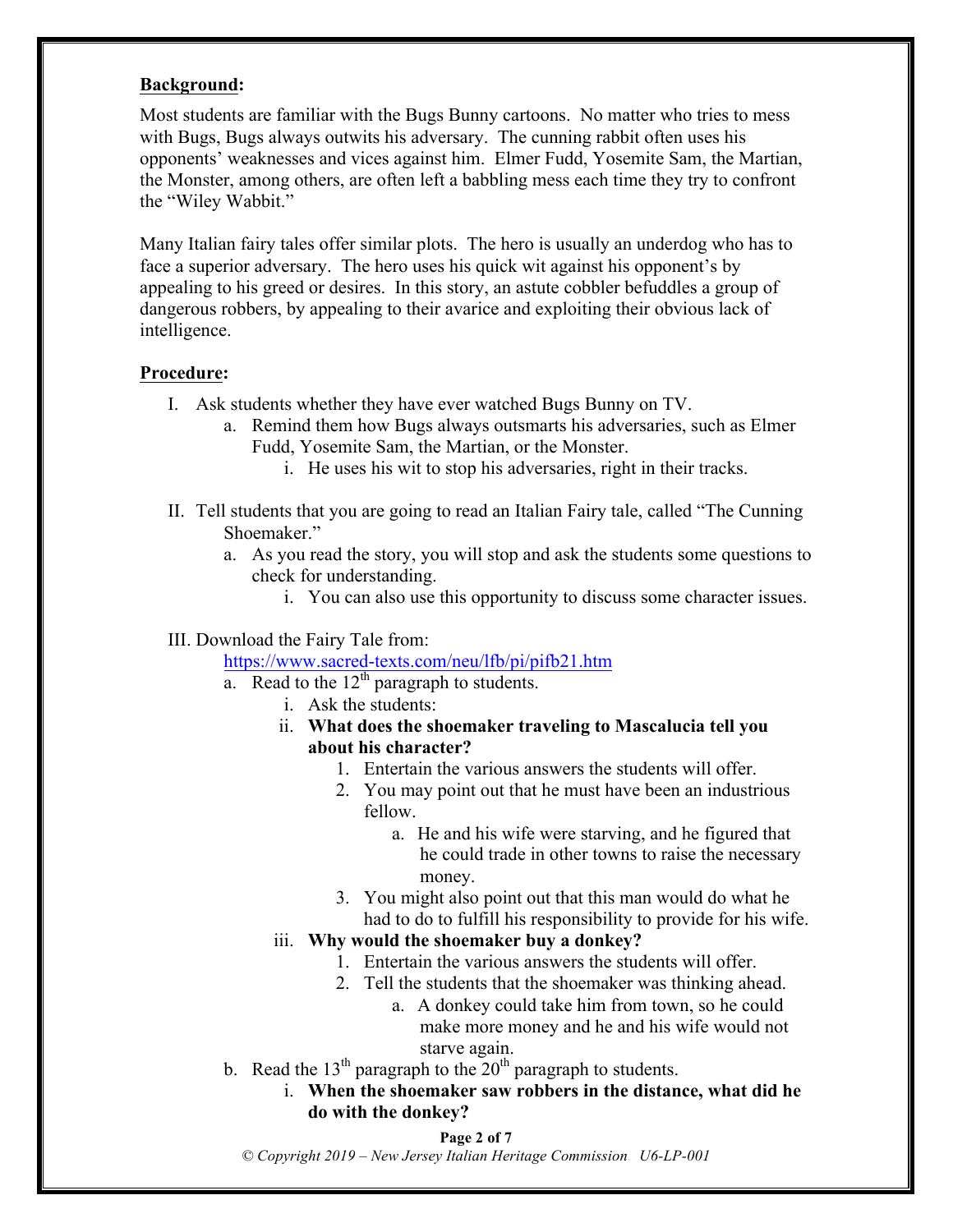- 1. Entertain the various answers the students will offer.
- 2. The shoemaker put five florins into the donkey's mane to set up the conditions to trick or con the robbers into leaving him alone and paying him for the donkey.
- ii. **What did the shoemaker use to defend himself from the robbers?**
	- 1. Entertain the various answers the students will offer.
	- 2. The shoemaker used his quick wit.
- iii. **How did he know that the robbers would fall for the trick?**
	- 1. Entertain the various answers the students will offer.
	- 2. The shoemaker realized that the robbers were so greedy that if he offered them an opportunity to get more money, they would leave him alone.
	- 3. He also realized that robbers usually were not very intelligent.
- c. Read from the 21th paragraph to  $28<sup>th</sup>$  paragraph to students.
	- i. **After buying himself a good dinner, what did the shoemaker buy?**
		- 1. The shoemaker bought a vineyard.
	- ii. **What does the shoemakers' purchase of a vineyard, tell you about his character?** 
		- 1. Entertain the various answers the students will offer.
		- 2. The shoemaker was an industrious fellow.
			- a. He knew that he could make a good living with land and a vineyard.
			- b. He and his wife would not have to go hungry again.
	- iii. **After the captain of the robbers realized they had been tricked, why didn't he tell his men and instead, he allow them to find out for themselves**?
		- 1. Entertain the various answers the students will offer.
		- 2. Because of pride, he didn't want his men to realize he had been taken by the shoemaker?
	- iv. **What does that tell you about the captain's character?**
		- 1. Entertain the various answers the students will offer.
		- 2. The captain was a weak leader and had very little selfconfidence if he was afraid to show his men he had made a mistake.
		- 3. He had very little regard for his men since he allowed them go through the same foolish exercise.
	- v. **When the shoemaker saw robbers in the distance, what did he tell his wife to do?**
		- 1. Entertain the various answers the students will offer.
		- 2. The shoemaker told her to fill a bladder with blood and bind it around her neck.
			- a. He told her to pretend to argue with him.
			- b. He would stab the bladder and she would pretend to fall dead.
			- c. When she heard him play his guitar, she was to get up and dance.

#### **Page 3 of 7**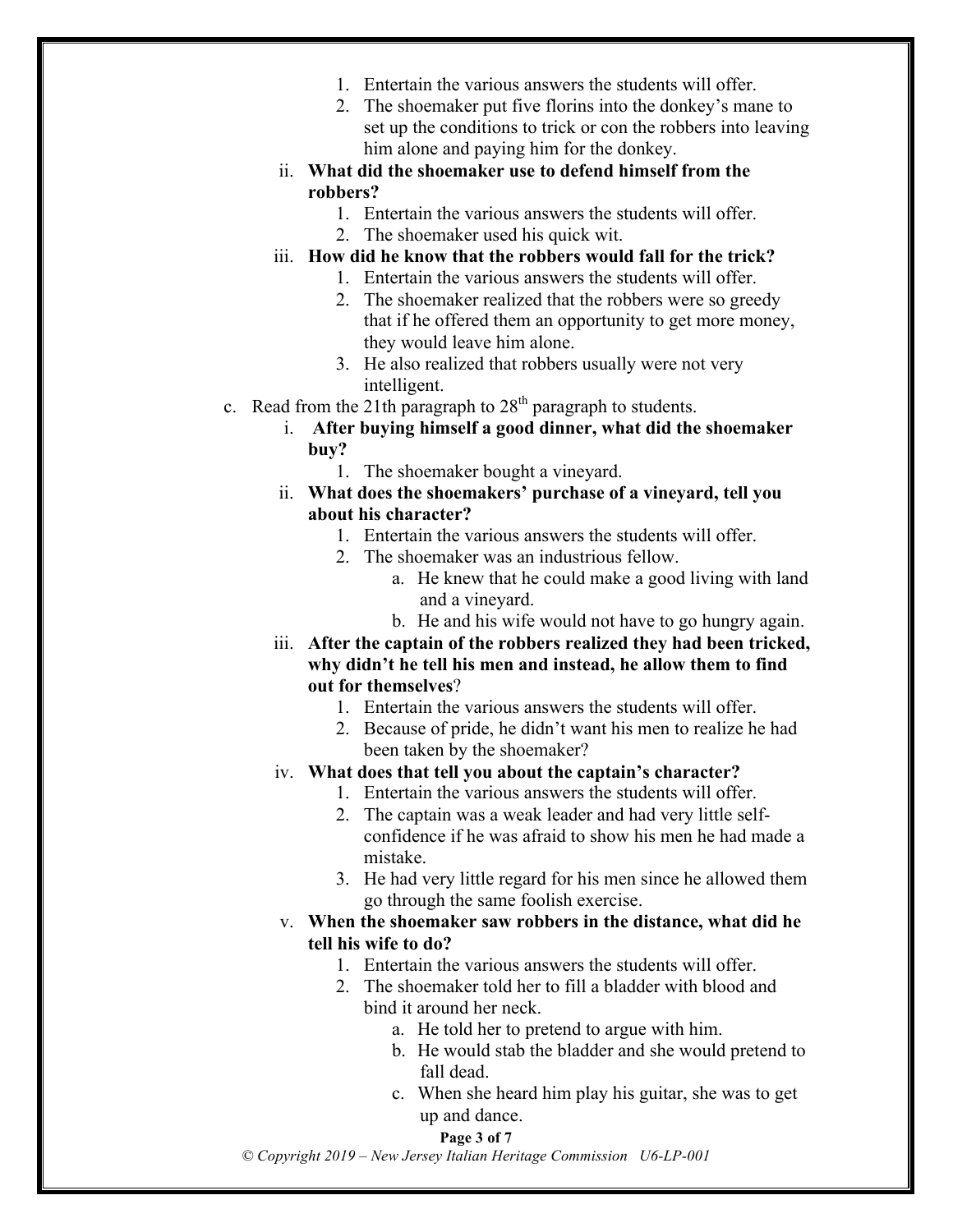#### vi. **Why did the shoemaker employ such an outrageous plan?**

- 1. Entertain the various answers the students will offer.
- 2. He knew that the more outrageous the trick, they more the gullible robbers would believe him.
- vii. **What did the shoemaker use to defend himself from the robbers?**
	- 1. Entertain the various answers the students will offer.
	- 2. The shoemaker used his quick wit.
- viii. **How did he know that the robbers would fall for the trick?**
	- 1. Entertain the various answers the students will offer.
	- 2. The shoemaker realized that the robbers were so greedy that if he offered them an opportunity to more thoroughly control their wives, they would pay him and then leave him alone.
	- 3. He also realized that these robbers really lacked any intelligence.
- d. Read from the  $29<sup>th</sup>$  paragraph to the end paragraph to students
	- i. **After the captain of the robbers realized he had been tricked and had killed his wife, why didn't he tell his men and instead, he allowed them to kill their wives and find out for themselves**?
		- 1. Entertain the various answers the students will offer.
		- 2. Because of pride, he didn't want his men to realize he had been taken by the shoemaker?
	- ii. **What does that tell you about the captain's character?**
		- 1. Entertain the various answers the students will offer.
		- 2. The captain was a weak leader and had very little selfconfidence if he was afraid to show his men he had made a mistake.
		- 3. He had very little regard for his men since he allowed them go through the same foolish exercise and unintentionally kill their wives.
	- iii. **When the shoemaker saw robbers in the distance, what did he do?**
		- 1. Entertain the various answers the students will offer.
		- 2. When the shoemaker saw the robbers, he told his wife to tell them he was in the vineyard.
			- a. She was to send the dog after him.
			- b. He then hid in a barrel.
	- iv. **What did the shoemaker use to defend himself from the robbers?**
		- 1. Entertain the various answers the students will offer.
		- 2. The shoemaker used his quick wit.
	- v. **How did he know that the robbers would fall for the trick?**
		- 1. Entertain the various answers the students will offer.
		- 2. The shoemaker realized that the robbers were so greedy that if he offered them an opportunity to get this intelligent dog, they would leave him alone.
		- 3. He also realized that robbers very, very dimwitted.

#### **Page 4 of 7**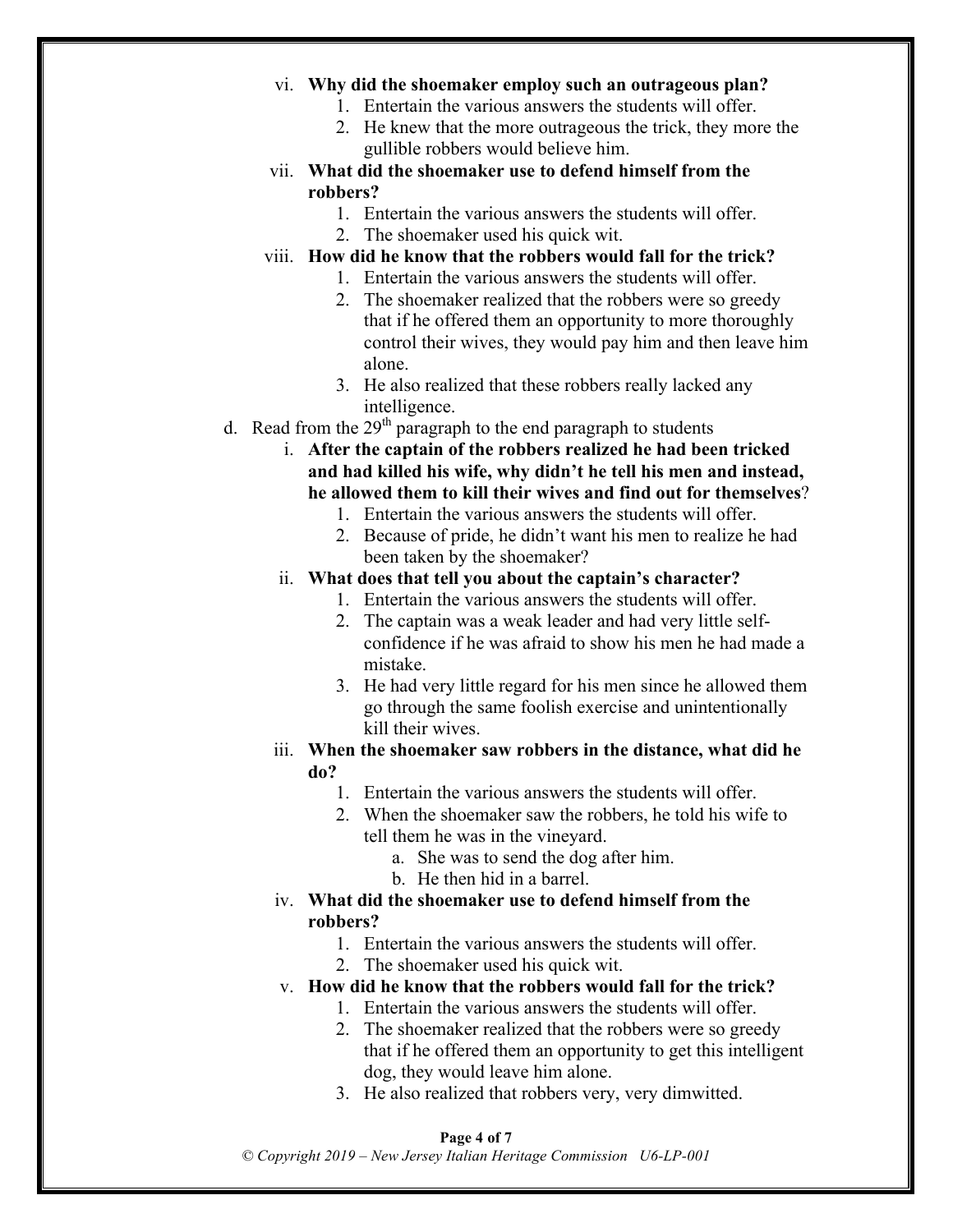- vi. **After the captain of the robbers realized he had been tricked a third time, why didn't he tell his men and instead allow them to find out for themselves**?
	- 1. Entertain the various answers the students will offer.
	- 2. Because of pride, he didn't want his men to realize he had been taken by the shoemaker?
- vii. **What does that tell you about the captain's character?**
	- 1. Entertain the various answers the students will offer.
	- 2. The captain was a weak leader and had very little selfconfidence if he was afraid to show his men he had made a mistake.
	- 3. He had very little regard for his men since he allowed them go through the same foolish exercise.
- viii. **What did the robbers do, once they figured out they had the shoemakers had conned them for a third time?**
	- 1. They captured him and put him into a sack.
		- a. They told him they would throw him into the sea and he would drown.
	- ix. **What did the shoemaker do when the robbers went into a church to cool off?**
		- 1. The shoemaker heard a swine herder whistling merrily.
		- 2. He called out, "I won't, I won't, I say."
		- 3. He told the swine herder that he was being kidnapped to marry the king's daughter.
	- x. **How did the shoemaker know the swine herder would switch with him?**
		- 1. Entertain the various answers the students will offer.
		- 2. The shoemaker knew that many men are greedy and would sacrifice what they have for the chance of something they think is better.
	- xi. **What happened to the swine herde**r?
		- 1. The robbers threw him into the sea, thinking he was the shoemaker.
- xii. **What did the shoemaker use to defend himself from the robbers?**
	- 1. Entertain the various answers the students will offer.
	- 2. The shoemaker used his quick wit.
- xiii. **How did he know that the robbers would fall for the trick?**
	- 1. Entertain the various answers the students will offer.
		- 2. The shoemaker realized that the robbers were so greedy that if he offered them an opportunity to get a herd of pigs, they jump into the sea.
		- 3. He also realized that robbers very, very dimwitted.

#### IV. Closing Activity

- a. Have the students come up with a moral to the story.
	- i. E.g., Be happy with what you have and not what you don't, or use your brains, not your brawn, etc.
- b. Ask students to illustrate their moral by creating a picture on a poster board.

#### **Page 5 of 7**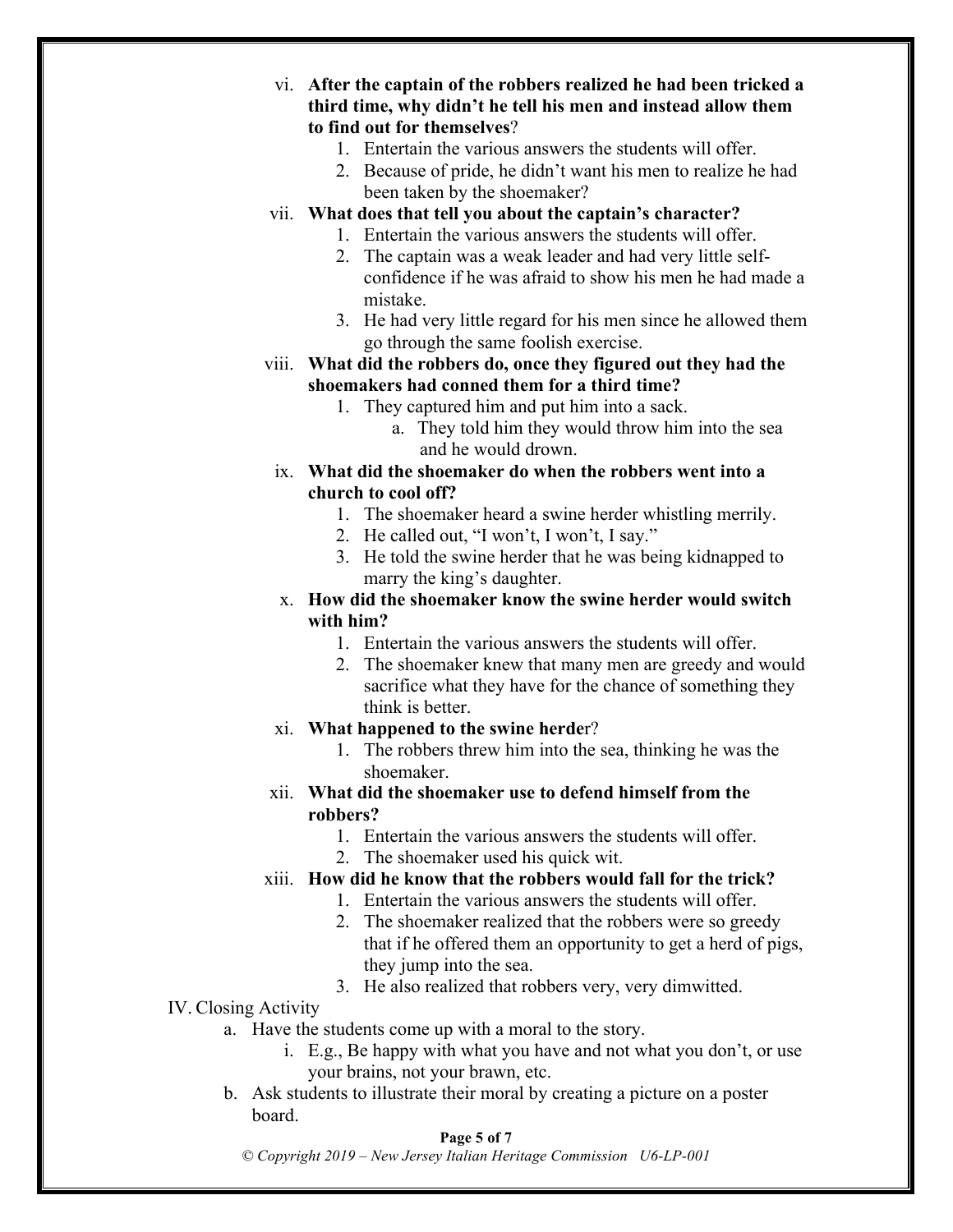### **Assessment:**

Each fairy tale has a moral lesson. Teachers check for understanding by asking students to state the moral lesson of each story.

## **Extension:**

Ask students to come up with their own story of a person using his quick wit to defeat adversaries.